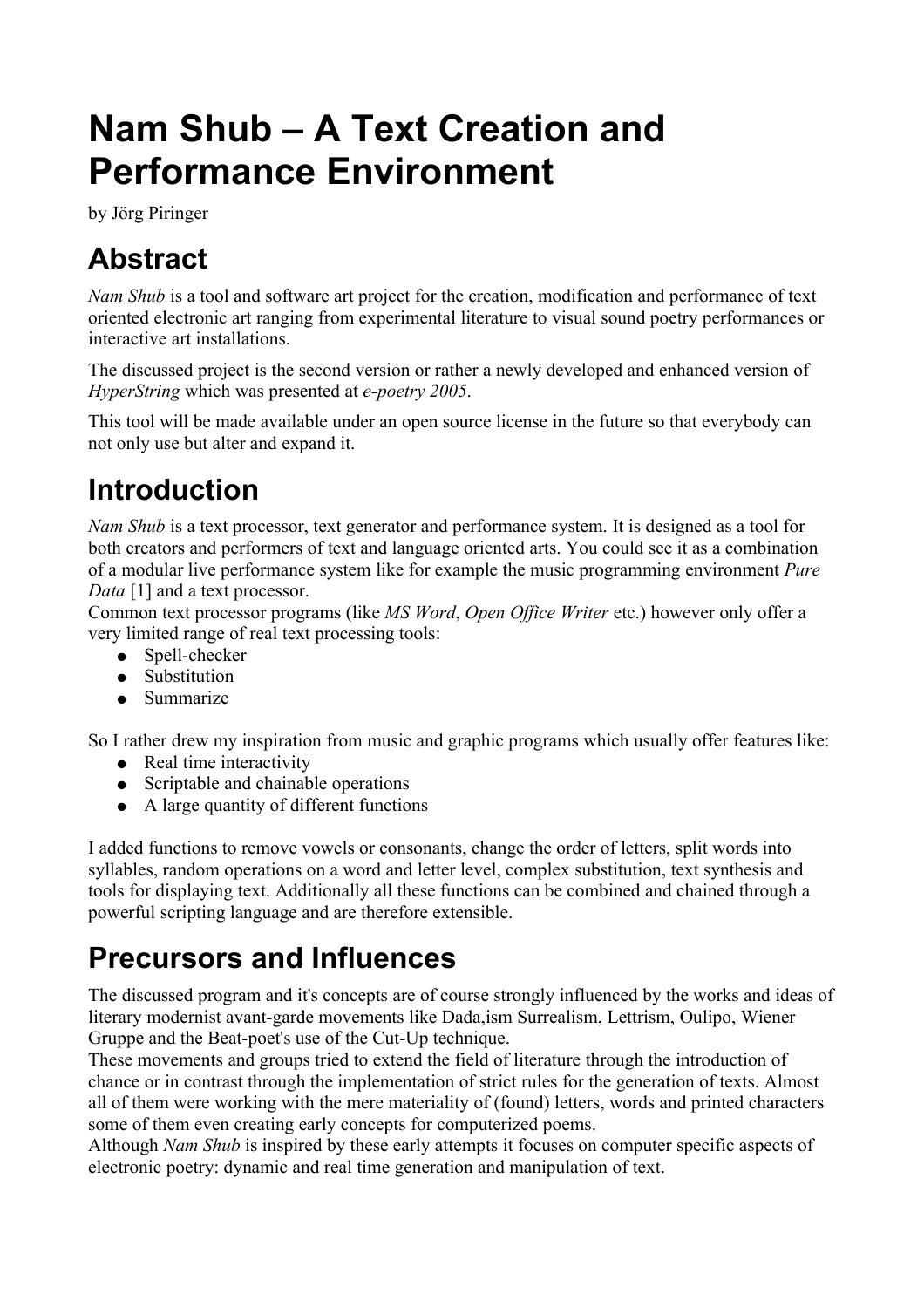### *Text Generators*

In the following I'd like to describe some text generator softwares that I feel are important for the discussion of *Nam Shub*. It will not be an exhaustive history of text generators but rather a subjective list tailored to my specific interests.

*Mark V Shaney* [2] was created by Bruce Ellis and Rob Pike in 1984 as a text generator for a fake Usenet personality. They implemented a basic Markov chain analyser and resynthesizer to generate text out of found texts. It was a very simple program without any possibility to control the results but through the access to a large corpus of text it could fool other Usenet users into thinking that those strange postings were produced by a real person. Markov chains as a text generating tool have since been widely used in text processing computer programs and of course plays a prominent role in my project as well.

Andrew C. Bulhak follows a different approach with his *Dada Engine* [3] and the *Postmodernism Generator* [4]: the software generates random sentences by using recursive grammars. Depending on the structure and the encoded dictionary of the grammar it can produce for example nonsensical but grammatically correct philosophical essays like the *Postmodernism Generator*. Like *Mark V Shaney* Bulhak's program offers no way of influencing the outcome of the generation other than rewriting the grammar. Generative grammars are at the moment only poorly implemented in *Nam Shub* but once improved the user will have more control through the specification of real-time parameters during the generation process.

Ray Kurzweil's *Cybernetic Poet* [5] offers the user more control over the process of generating poems. It is in fact "disguised" as a poetic assistant that offers advice such on how to continue the text the user is writing in a text-editor-like interface. The program offers assistant "personalities" ranging from Blake to Yeats each processing their own literary corpus to suggest alliterating words, rhymes, possible next words or completing the rest of the line or even the rest of the poem. The actual generation process is hidden behind a recommendation interface so it is up to the user to follow the given advice or rather choose her own word or sentence.

An even more playful project is C. P. Bryan's *Cut 'n' Mix ULTRA* [6]: it seems to be inspired by a mixing desk for audio signals. Four text tracks can be mixed together while controlling the "loudness" of each track. Additionally text effects can be applied such as randomly rearranging the resulting words, replacing words with synonyms, swapping words with randomly selected words of the same category and formatting the output to resemble song lyrics. The immediacy of changes in parameters and the real-time application of text manipulating functions are very similar to those in *Nam Shub* and follow the same idea of text generation as a kind of "poetry sculpting".

Taylor Berg's *Darwin* [7] enables the user to create poetry through a process that mimics genetic evolution. The user plays the role of natural selection by defining the fitness for survival through acting accordingly to his aesthetic preferences. Each time a user visits the project website he is presented six different automatically generated poems. After reading each poem he is asked to select the two he likes most and to enter their number into input fields. After pressing a button the algorithm generates a new set of six poems deduced from the two selected parent poems. Each new generation is recorded and can be reproduced and refined through the same selection process by each visiting user. This evolutionary mechanism can create very complex artistic results just by user driven selection of randomly generated structures. *Nam Shub* offers a similar feature for the algorithmic programming of new text-modifiying functions.

Apart from Jean-Pierre Balpe's elaborate text generators one particular project caught my interest as it used an aspect of human-computer-interaction that seems to be perfectly relevant for electronic poetry but is rarely used. *Labylogue* [8] (by Jean-Pierre Balpe, Jean-Baptiste Barrière and Maurice Benayoun) was a networked interactive installation in the form of a virtual labyrinth built out of text walls. The users in three different cities could communicate by speaking into a microphone and move with a joystick through the text corridors. Simultaneously a computer equipped with a speech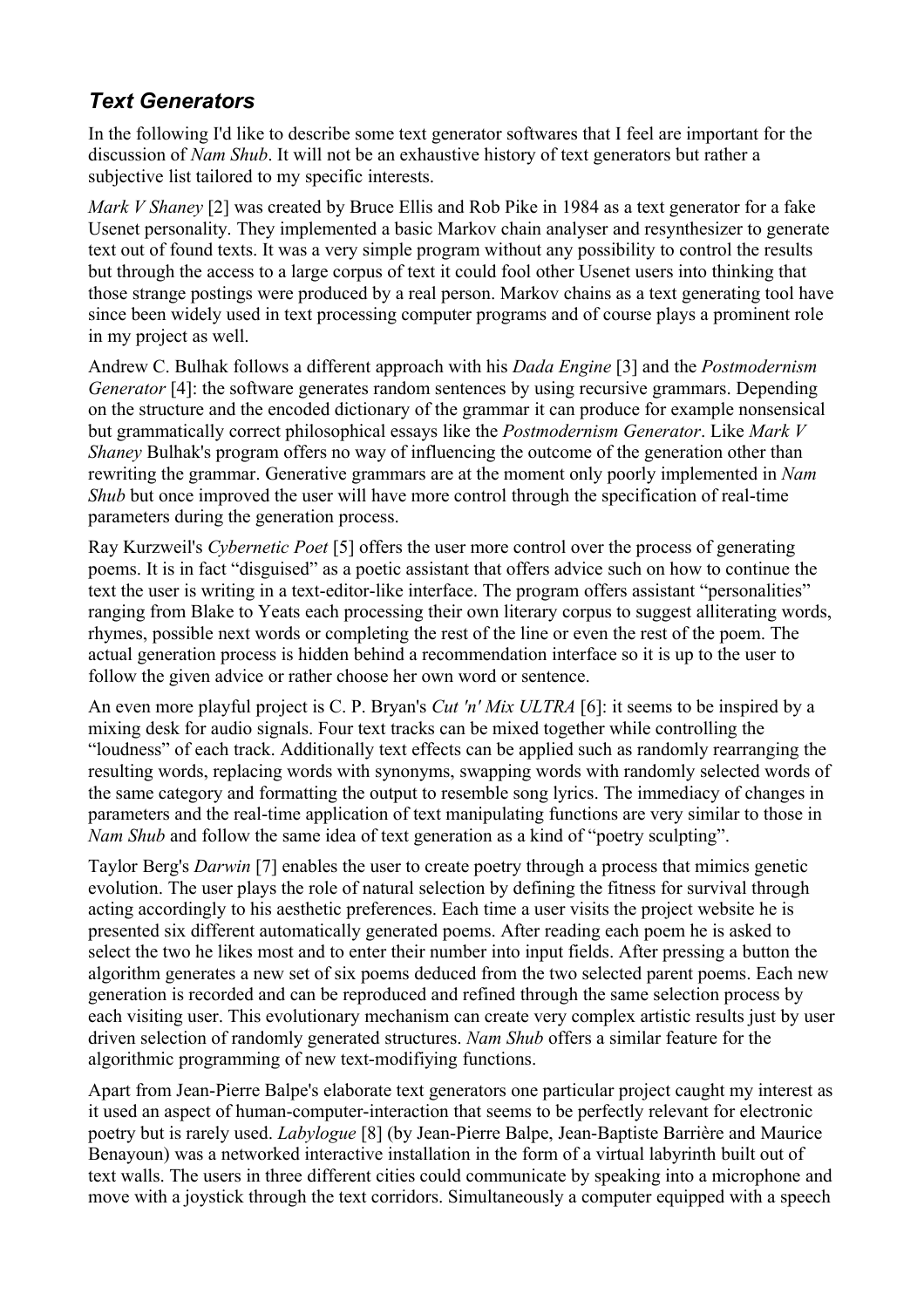recognition software listened to the users' voices and tried to understand what they were talking about to generate new texts for the walls accordingly. My project also uses speech recognition as method to input textual data during performances and also because I think the inherent problems and flaws produced by these speech recognition systems can be a rich source for poetic content.

*Nam Shub's* means for the creation and modification of text draw inspiration from the above projects but also go beyond them as the unification and combination of these tools can possibly lead to a higher level of complexity in the produced results.

### *Visual Poetry Software*

A couple of remarkable works of animated and interactive visual poetry have been published in the recent years but since this paper is about instruments for the generation and manipulation of text I will concentrate on more general software than those implemented for these very specific works of poetry.

Apart from the commercial softwares than can also be used to produce animated or generated visual text like *Macromedia Flash* or it's little brother *Swish[1](#page-2-0)* , there are not many applications that were made specifically for visual poetry but quite few that were created as typographic tools.

Estudio Paco Bascuñán's and Inklude's *RoboType* [9] for example is a typographic editor that has a set of features that enables the user to create classic visual poetry for the web browser. You can position, resize and turn letters in four different fonts and then save your creation to a public online gallery. It has however no means to create algorithmic poetry or animation.

An example for an application that explicitly generates visual poetry is *Poem Generator* [10] by Amorvita. It creates colourful constellations on the screen by either randomly choosing presets or by user supplied words and characters. The text is arranged randomly but obviously limited by constraints that give the result the appearance of concrete poetry like for example Eugen Gomringer's work.

Eugenio Tisselli's *MIDIPoet* is also capable of producing visual poetry but will be discussed in the next section because of it's performance oriented aspects.

### *Poetry Performance Software*

There's only one performance software I know of that was specifically designed for text based art: Eugenio Tisselli's *MIDIPoet* [11] is a software that allows the manipulation of digital text and image in real-time. Works composed of interactive text and image can respond to external input like MIDI<sup>[2](#page-2-1)</sup> messages or the computer keyboard. These inputs can influence the position and appearance of text and images.

*MIDIPoet* can however not generate or manipulate text other than simply substituting it so it can be seen as a visual poetry performance tool rather than a tool for real-time generation. Musical performance and programming systems like *Max/MSP* [12], *Pure Data* or *ChucK* [13] seem to offer more in regard to flexibility, versatility and text manipulation but are cumbersome to learn and handle for poetry.

*Nam Shub* offers the features and openness of the above musical softwares but concentrates on special tools for text generation, modification and output.

### **Generation and Modification**

The text generation and modification tools of *Nam Shub* were designed to be as flexible as possible

<span id="page-2-0"></span><sup>1</sup> which is even more suitable for (animated) visual poetry in my opinion than *Flash*

<span id="page-2-1"></span><sup>2</sup> MIDI (Musical Instrument Digital Interface) is an interface and a protocol for musical data and can be used receive input from devices like musical keyboards, drum pads, motion controllers etc.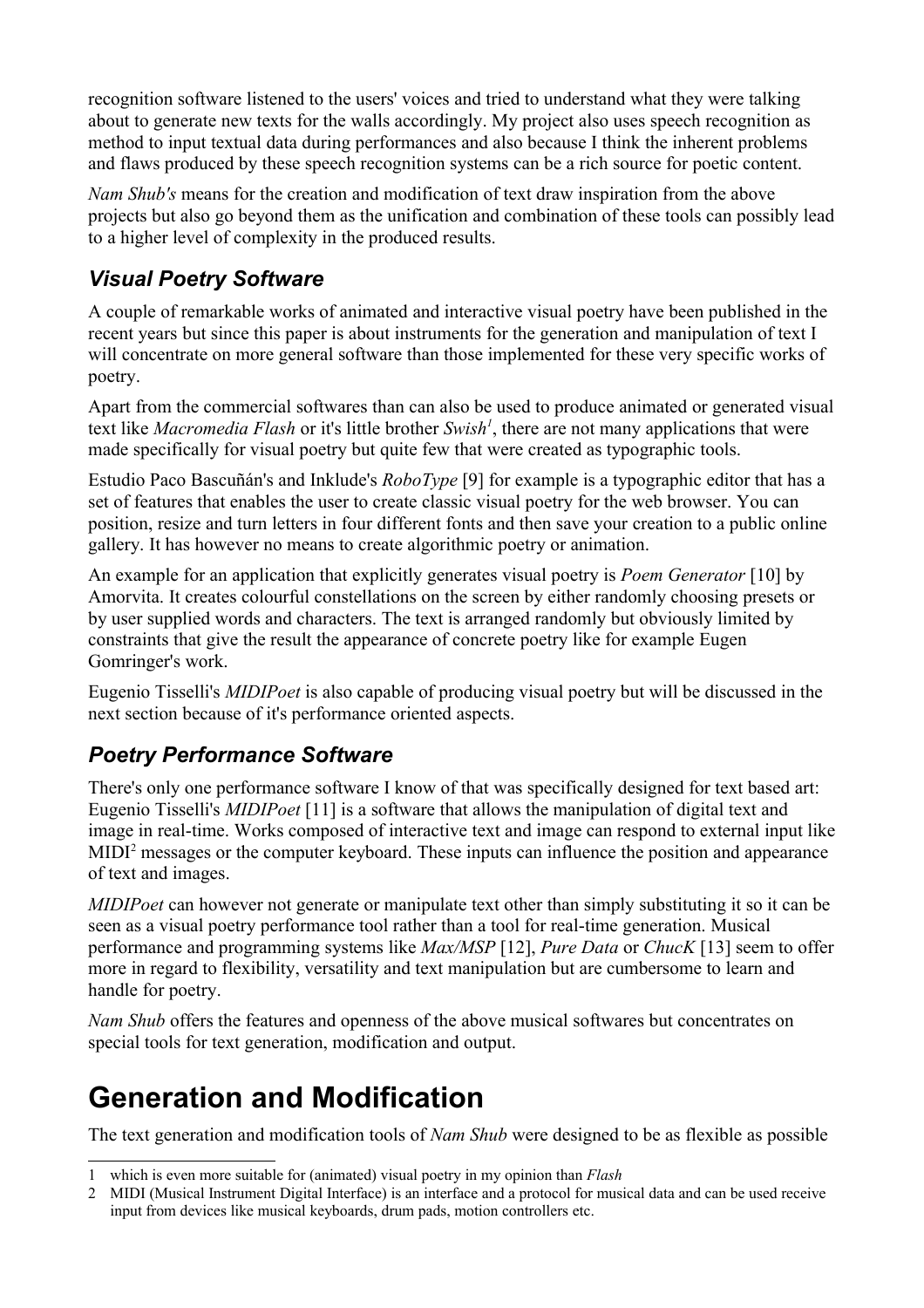without making them to cumbersome to use. To be able to control the degree of complexity *Nam Shub* can generate or modify text on three structural levels:

- **Micro structure:** operations modify or generate character data or strings of characters
- **Macro structure:** more general parameters like grammar or rules for substitution or generative systems are altered
- **Meta-structure:** operations on the program structure or the meaning of texts

### *Micro Structure or Character Level*

On the level of characters or character strings operations work on a non-contextual basis. The majority of these operations take no assumptions or have no knowledge about the data they operate on. They simply transform data according to simple algorithms.

Examples:

```
sort sorts a string: 
this is a test -> aehiisssttt
rip repeats characters in a string or swaps them randomly:
this is a test \rightarrow thshiss is a testtt
spamizide makes the string look like e-mail spam:
this is a test -> t-hís s. tést
permutations generates all permutations of a string:
abc \rightarrow ["abc", "acb", "bac", "bca", "cab", "cba"]
```

```
These functions be chained to more complex operations:
lambda x: map(spamizide,permutations(x)) applies spamizide on all permutations of the string:
abc \rightarrow ["b", "b", "bä", "bá", "b", "bä"]
lambda x: concat(splitWords(shake(concat(map(cmabrigde,splitWords(stretchRnd(x))))))) is a
complex operation:
this is a test -> xstthes'seaah.etett aTas
```
There are however some character level functions that work between micro and macro level like for example splitting words into syllables. This algorithm assumes that the given word is in English language and applies the rules accordingly. It would also work on transcribed Russian texts but produce no convincing results.

### *Macro Level*

To control text on a macro level *Nam Shub* utilizes a variety of generative systems. You no longer have to take care about single characters or strings but instead of parameters that tweak the production or modification of a whole or parts of texts.

*Nam Shub* incorporates a couple of modules for the (semi-)autonomous generation or modification of complex text and control<sup>[3](#page-3-0)</sup> data. Some of these modules involve a high degree of randomness and are only controllable through specifying certain boundaries.

At the moment there are four available macro level modules:

- **Markov chains:** a tool for stochastic analysis and resynthesis of texts
- **Lindenmayer systems:** a formal language for text replacement
- **Cellular automata:** very simple rules create emergent complex structures
- **Grammars:** linguistic grammatical structures for the creation of natural language texts

<span id="page-3-0"></span><sup>3</sup> for example control data for the text turtle graphics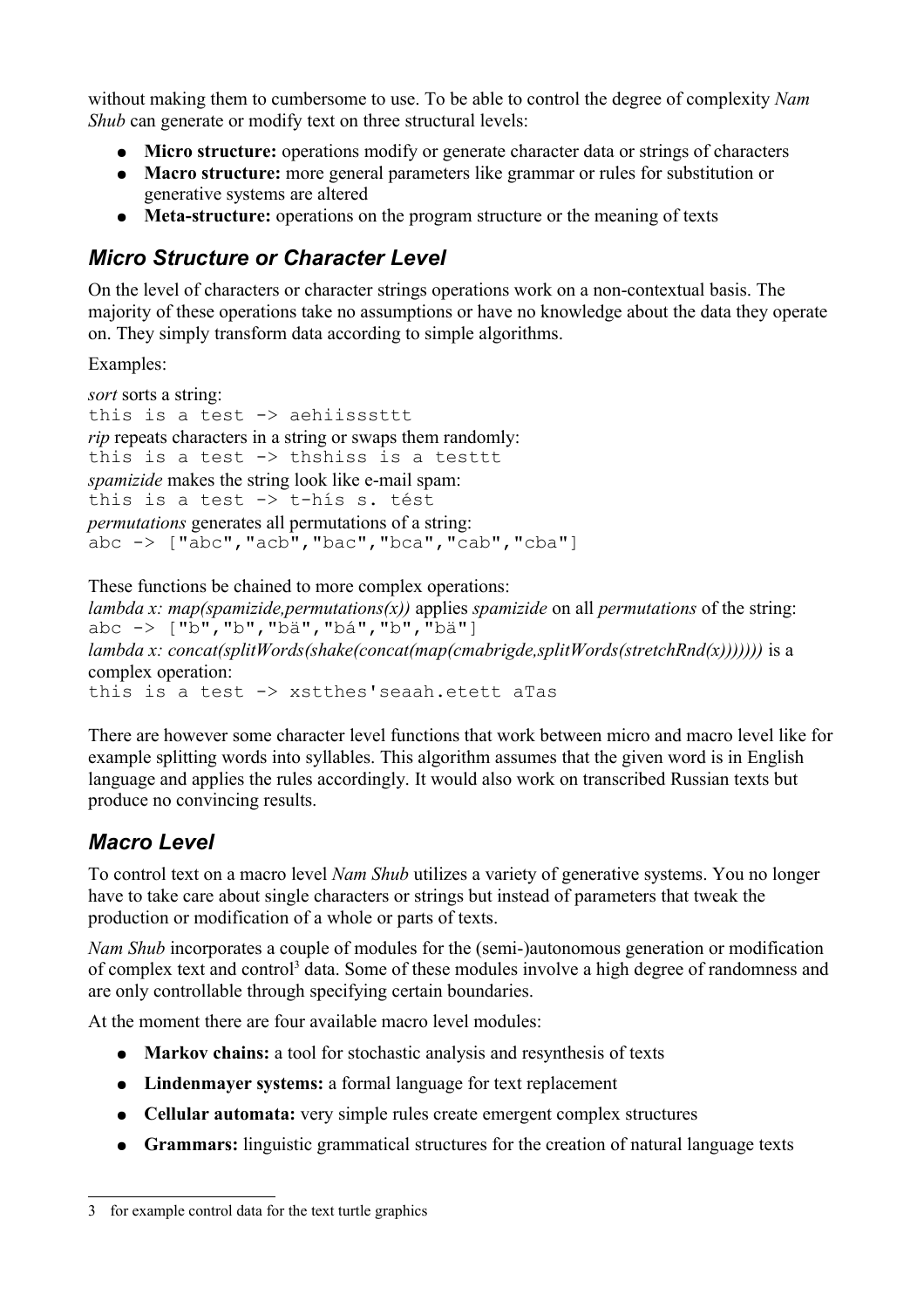### **Markov Chains**

Markov Chains were invented by the Russian mathematician Andrey Andreyevich Markov (1856 - 1922) as a tool for the stochastic analysis of dependent events.

It basically measures the conditional probability distribution of future states, given the present state and a number of past states. Applied to text that means the likelihood that a certain letter follows another. How likely is it for example that an "h" is follow by an "o"?

By analysing a corpus of text this tool can model the text's stochastic properties and almost recreate the original through weighted randomness. Markov Chains have been broadly explored in computer generated literature [2] but in my opinion still has a lot to offer especially in conjunction with other methods described here.

The first lines of William Wordsworth's poem "I wandered lonely as a Cloud<sup>[4](#page-4-0)</sup>":

i wander'd lonely as a cloud that floats on high o'er vales and hills when all at once i saw a crowd a host, of golden daffodils beside the lake, beneath the trees fluttering and dancing in the breeze

analyzed with the Markov Chain algorithm can produce results like this:

i wand daffodills floats ande in at o'ering a crowd bes at flutter'd host, brees whe lake, o'er'd lake, oneats ales flutter valls float floathe thathe the breezei wancing as aleside treezei saw a

### **Lindenmayer Systems**

L-systems [14] were introduced and developed in 1968 by the Hungarian theoretical biologist and botanist Aristid Lindenmayer (1925 -1989). These systems are formal grammars originally invented for modelling the geometric structure of plants.

They can be used as simple systems for replacing and also generating texts.

L-systems are defined as a tuple of an alphabet V, a set of constant symbols S, an axiom or start symbol ω and a set of rules P that define the way variables can be replaced with combinations of constants and variables.

For example:

```
V = \{a,e,i,o,u\}S = \{b, c, d, f, g, h, j, k, l, m, n, p, q, r, s, t, v, x, y, z\}ω is set according to the input
P = \{(a \Rightarrow aba), (e \Rightarrow ebe), (i \Rightarrow ibi), (o \Rightarrow obo), (u \Rightarrow ubu)\}
```
 $\omega$  = "this is a test"

```
this is a test => thibis ibis aba tebest => thibibibis ibibibis
abababa tebebebest
```
L-systems are used in *Nam Shub* not only for text creation but also to control text turtle graphics.

### **Cellular Automata**

Cellular automata model n-dimensional spatially discrete dynamic systems where the state of each

<span id="page-4-0"></span><sup>4</sup> I removed punctuation marks and converted upper case letters to lower case to enable the Markov algorithm to associate more letters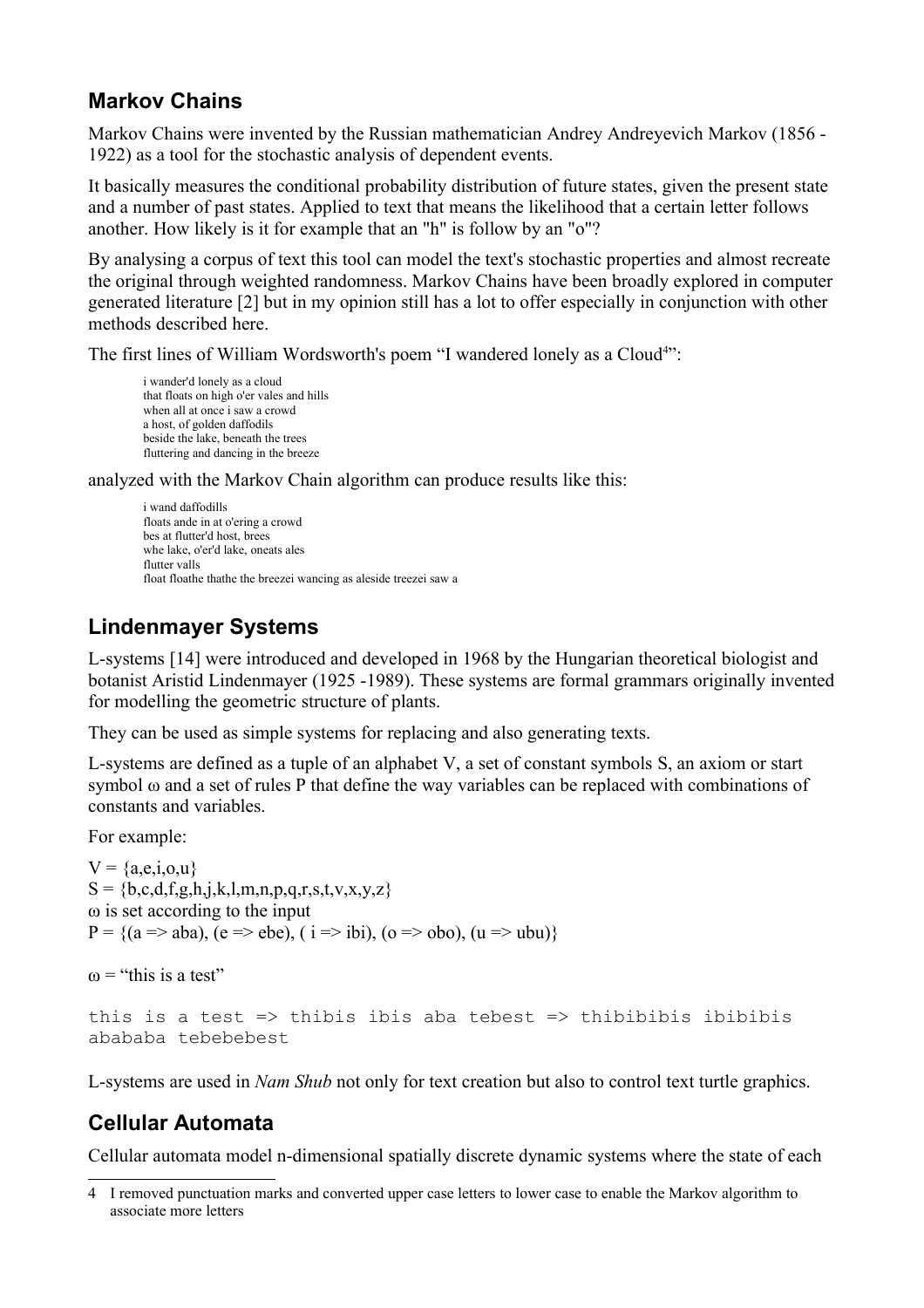cell at time *t* is a function only of the states of a finite number of cells at time *t-1*. This function or rule is the same for all cells. So the generation of a new line of text is only dependent on the previous line and very simple rules.

Despite the simplicity of the provided rules cellular automata can produce complex patterns as two results of my experiments with cellular automata for text generation show:

| smrmmmtrr rtlll v v lzuum mzsmzmm s m                    | аааааааааааааааа аа аааааааааааааааа                                   |
|----------------------------------------------------------|------------------------------------------------------------------------|
| rrtrt rrtlt lv lzuzmm zsmz z ms ms                       | аааааааааааааааа а<br>а аааааааааааааааа                               |
| r tr tr tl ttlvvv lzu mz zsmzz mssmss                    | а а аа аааааааааааааа<br>ааааааааааааааа                               |
| rr trrtrrtllt lvl 1zuumzz smzm zmsmm mr                  |                                                                        |
| trtt ttltttlv lllzuzmzm smz mzms s rm                    | aa aa<br>ааааааааааааа<br>aa aaaaaaaaaaaa                              |
| mtr r lllvvl zum msmzzmz ss srmm                         | аааааааааааа а<br>a<br>a.<br>а азаазазазаза                            |
| trr r 1 vllllzuum mms zmm zs<br><b>SSIMI</b>             | aaaaaaaaaa<br>а а а а а а аа аааааааааа                                |
| rt rr 1 1 vlv zuzmm sszmz zssss rm rt                    |                                                                        |
| tr 1 lvl vvzu mz ms zm z sz<br>rmmrt                     | aa aaaaaaaaaa<br>aa aaaaaaaaa<br>ааааааааа                             |
| trrrl 1 lv lv zuumzzmsszmmz szzz rmrrttt                 | a aaaaaaaa a aaaaaaaaa<br>aaaaaaaa a                                   |
| rt 11 vvlvvzuzmzmmsmzmzzzszs rm mtr                      | ааааааа<br>a a aa aaaaaa<br>a a aa aaaaaaa                             |
| ttl 1 v 1 1zu m zs z m s ssrmm trrrr                     | aaaaaa a aaaa a aaaa a aaaa a aaaaaa                                   |
| rllll v 1 zuum mzssz zm s ss rmr trt t                   | aaaaa<br>aa aa<br>aa aa<br>aa aa<br>aa aaaas                           |
| l r<br>v 1 1zuzmm zszzz mms<br>rm rtr tttr               | $a -$<br>$A \cap A$<br>$\mathbf{a}$<br>$a \quad a$<br>aaaa a<br>a aaas |
| rr v 1 zu mz zs s m sss rmmrt rt rl                      | aaa<br>а а а а а а а а а а а а а аа аа                                 |
| r v 1 lzuumzz ss sm s<br>smrrttrtttrll                   | aa a aaaaaaaaaaaaaaaaaaaaaaaaaaaaa a aa                                |
| rry 1 zuzmzm s ssmms s srm mtrr r rlrr                   | $\mathbf{a}$<br>aa aaaaaaaaaaaaaaaaaaaaaaaaa<br>aa a                   |
| 1 <sup>1</sup><br>vvl lzu m ms ss msss<br>rmm trt        | $\mathbf{a}$<br>a aaaaaaaaaaaaaaaaaaaaaaa a a                          |
| v 11 zuum mmss<br>$1\quad$<br>msm s mmr tr tt            | a a a<br>a a a aa aaaaaaaaaaaaaaaaaaaaa                                |
| vl<br>zuzmm sm s ms mms rm rtrrt tl l lv                 | aaaaaa a aaaaaaaaaaaaaaaaaaaa a aaaaaa                                 |
| lllzu mz msmms mssm ssrmmrt tttttll<br>v1                | aaaaa aa aaaaaaaaaaaaaaaaaa aa aaaaa                                   |
| lt l vlv<br>Zuumzzms sssmsmmms rmrrtt                    | aaaa<br>a.<br>а азазазазазазазаза а<br>a aaas                          |
| m s ssrm mtr t 1ttl vl v<br>vzuzmzmmss                   | aaa<br>a a aa aaaaaaaaaaaaaa a a aa aas                                |
| rmm trrt t ltlllvllv<br>zum zsm s m ms                   | aa a aaaa a aaaaaaaaaaaa a aaaa<br>a as                                |
| sss rmr trttt lt t v vvvz<br>uum mzsmms m                | a.<br>aa aa<br>aa aaaaaaaaaa<br>aa aa<br>aa a                          |
| rm rtr r tltt v<br>zmm zsmsssm ms<br>zu                  | $\mathbf{a}$<br>a a aaaaaaaa a<br>$\alpha$<br>a<br>- a                 |
| mz zsm m mm sss rmmrt r rtl l tv v zu                    | a a a a a a a aa aaaaaa<br>aaaaaa                                      |
| rmrrttr rrtll tvv vzuum<br>s<br>ZZ Smm                   |                                                                        |
| ss m mtrrr tlt ltvt vvzuzmz<br>m sms m                   | aa aa<br>ааааааааааааа<br>aa aaaaaaaaaaaaa                             |
| msm sm m s - rmm trt -rtl tltv tv zu m                   | ааааааааааа а а<br>a<br>a aaaaaaaaaaaa                                 |
| s s rmr tr ttrtlltl vvtvvzuum mm<br>s msmm               | $a \ a \ a \ a \ a \ a$ as a saasaasaasa<br>ааааааааааа                |
| rm rtrrt r ltt lv t tzuzmm s<br>sms s ms                 |                                                                        |
| msss rmmrt tttr ltl lvvt zu mz ms<br>m s                 | aa aaaaaaaaaa<br>ааааааааа<br>aa aaaaaaaaa                             |
| rmrrtt - rrlt 1 vltttzuumzzmssm<br>$\approx$ sm $\leq$ m | аааааааа а<br>а зазазава а а зазазава                                  |
| mmrm mtr t r lttl vitl zuzmzmmsmmm<br>s m                | ааааааа<br>a a aa aaaaaa<br>a a aa aaaaaas                             |
| ssm mm r m trrt r ltlllvlt lzu m zs s s                  | a aaaa a aaaa a aaaaaa<br>аааааа а аааа                                |
| r m trtttr lt t v ttlzuum mzss<br>mm                     | aaaaa<br>aa aa<br>aa aa<br>aa aa<br>aa aaaaa                           |
| m mrmtrrrrltt vt lzuzmmzsz s                             | a.<br>aaaa<br>a<br>a<br>a<br>a<br>a<br>a<br>a aaas                     |
| mm r m trr ltl tv t lzu mz zs zs s m                     | aaa<br>a a a a a a a a a a a a a aa aas                                |
| r m trt r lt ltvvt lzuumzz sszss m                       | aa a aaaaaaaaaaaaaaaaaaaaaaaaaaaaa a as                                |
|                                                          |                                                                        |

*Nam Shub* at the moment features only a very simple one dimensional cellular automaton where each cell represents a character and a new generation in time is a new line.

For an in-depth discussion of cellular automata see [15]

#### **Grammars**

The support for grammars is at the moment limited to relatively simple context free grammars. Context free grammars consist of productions or rules of the form  $V \Rightarrow w$ , where *V* are nonterminal symbols and w is a string consisting of non-terminal symbols and terminals. Non-terminal symbols can be replaced by the string *w*. The term *context-free* expresses the fact that the nonterminal *V* can always be replaced by *w*, regardless of the context in which it occurs.

The rule  $S \implies NP \nvert VP$  for example means that the non-terminal symbol S can be replaced by the non-terminal NP followed by VP or in plain words that a sentence contains a noun phrase and a verb phrase. The rule for the noun phrase  $NP$  => Art Adj N means that it can be replaced by an article following an adjective and a noun. So by consequently replacing non-terminal symbols through productions grammatically correct sentences can be constructed by the program.

The following grammar for example

```
S => NP VP
S => S Conj S
NP => [Art N, Art Adj N]
VP => V NP
Conj => ['and','or']
Art => ['the', 'a', 'some']
Adj => ['blue', 'big', 'small', 'beautiful', 'ugly']
N => ['man', 'ball', 'woman', 'table', 'sausage', 'test', 'dog', 'house', 'toy']
V => ['hit', 'took', 'saw', 'liked', 'stole', 'found']
```
#### can generate nonsensical sentences like:

a beautiful test liked a woman.

a sausage stole a house or a table took a small toy and some sausage found the ugly dog and some big table took some toy.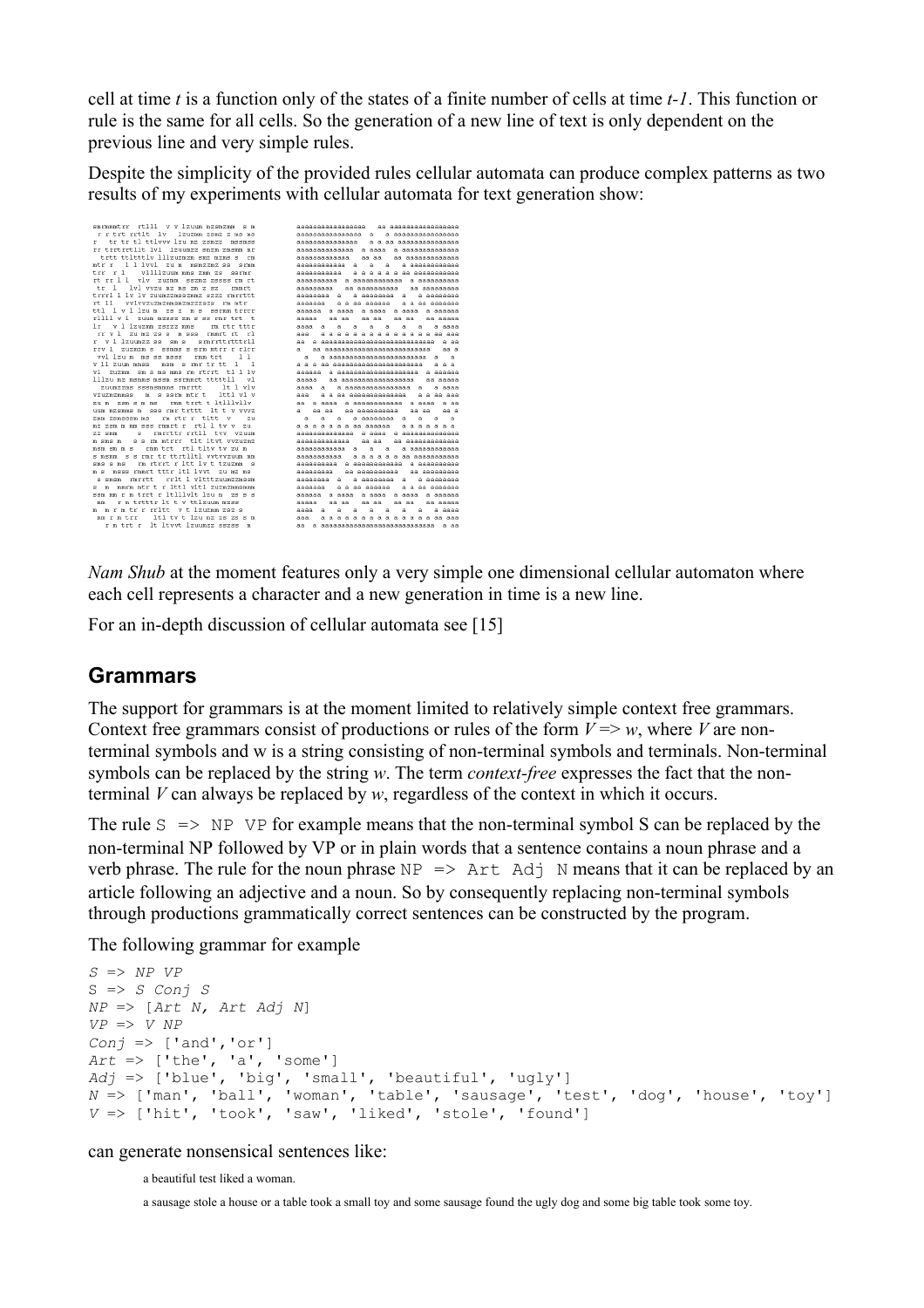I plan to incorporate more sophisticated linguistic toolkits and libraries like *NLTK* [16], *MontyLingua* [17] and *WordNet* [18] which feature a vast amount of linguistic data and algorithms to support the the grammatically correct generation of natural language texts.

### *Meta Level*

Meta level modules control the macro and micro level through the modification of their parameters or the program structure itself. They either reprogram (or generate new) functions that change the behaviour of the underlying levels or they change the way a grammar for example generates natural language sentences according to a meaning or topic.

### **Program structure**

*Nam Shub* was designed as an open system and is therefore programmable and extensible through the programming language Python.

*"Python is a dynamic object-oriented programming language that can be used for many kinds of software development. It offers strong support for integration with other languages and tools, comes with extensive standard libraries, and can be learned in a few days."* [19]

This language is broadly used in various technical and scientific fields especially in linguistics and symbol manipulation. A large community of developers and researchers is publishing open source libraries like for example *NLTK* or *MontyLingua* that can be easily incorporated in future versions of *Nam Shub*.

To make these potentialities available for artists who are more than often not trained programmers I implemented tools that enable the user to program without actually writing code.

- **Record:** Records a function like a macro. Live operations are recorded in a function and can be called again by the user or a script.
- **Mutator:** With this tool you can write scripts without typing a single command. Like in genetic algorithms you can try out different randomly generated variations of scripts and choose the ones you like.
- **Graphical programming:** is a planned feature that enables the user to program by manipulating graphical objects instead of typing code

### **Meaning**

Another way of controlling the macro level would be to apply meaningful parameters and to generate this "meaning"<sup>[5](#page-6-0)</sup> programmatically.

At the moment this module is not yet implemented but it will use data from common-sense knowledge bases like *ConceptNet* that can be used for affect-sensing, analogy-making, contextual expansion, causal projection and other context-oriented inferences described in [20].

## **Audiovisual Output**

Additionally to simply printing or displaying text *Nam Shub* features some more performance adequate methods of output:

- **Speech:** *Nam Shub* incorporates a text-to-speech module that can speak text with English phonemes.
- **Text graphics:** the program can display typographic text in real-time

<span id="page-6-0"></span><sup>5</sup> I use the term "meaning" here as place holder for a range of ideas from contextual or topical data to the human concept of meaning.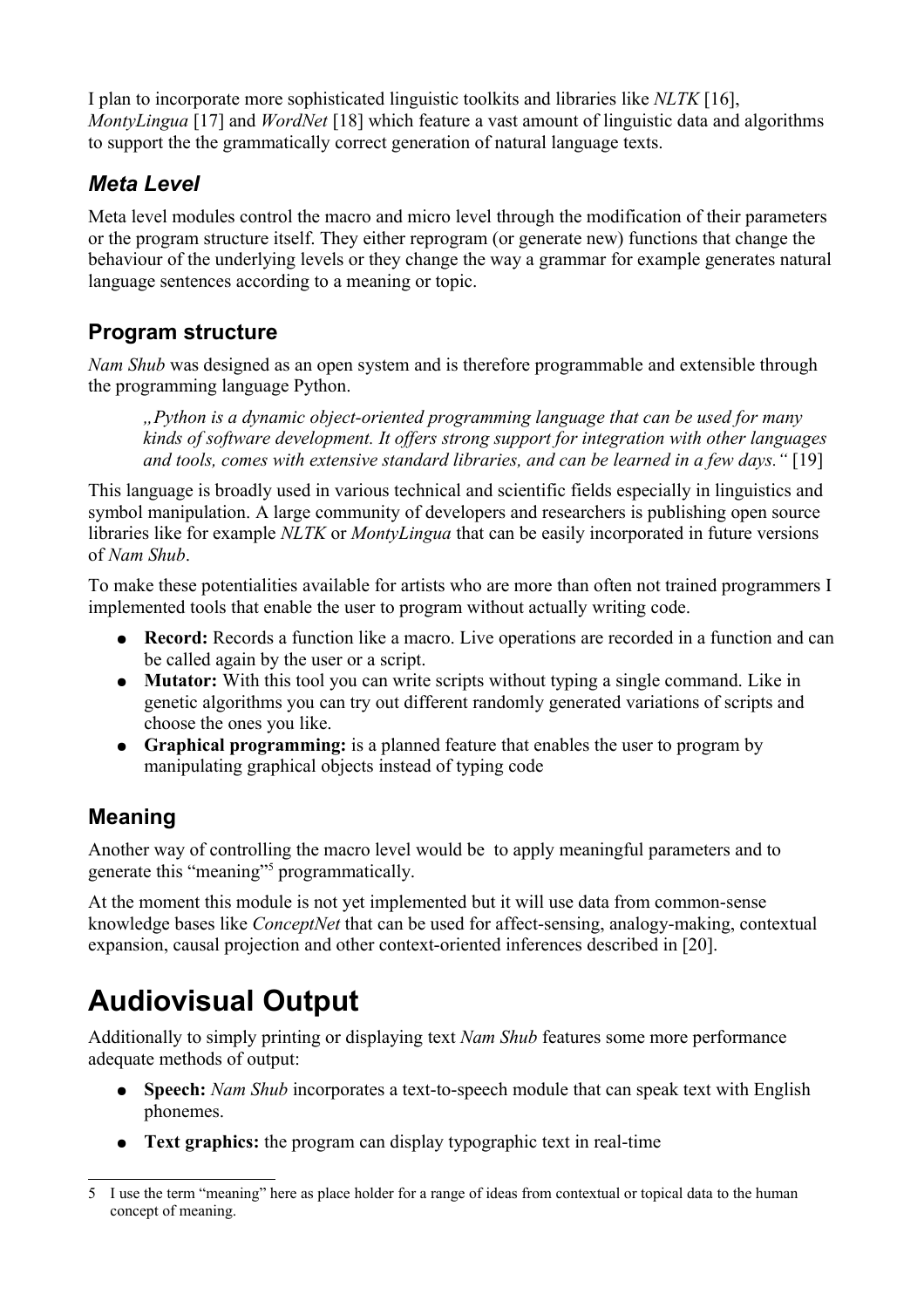### *Speech output*

The open source text-to-speech software *Flite* [21] was modified so that it can also vocalize combinations of phonemes that do normally not occur in English language. With these modifications Nam Shub is now able to speak letter combinations like "fmsbwtözäu<sup>[6](#page-7-0)</sup>" and therefore is to my knowledge the text-to-speech software that is most suitable for sound poetry. Commercial speech software tends to spell out words that could sound strange.

My software also includes a sequencer<sup>[7](#page-7-1)</sup> that can arrange the spoken words and noises in a rhythmic grid and play them back in real-time.

### *Text Graphics*

*Nam Shub* can output graphics via a modified turtle graphics paradigm inspired by the computer language *LOGO* [22] but applied to text output.

In *LOGO* lines can be drawn via simple commands that move a pen (turtle) on the screen. The following *LOGO*-commands draw a square of the size 100:

LEFT 90 FORWARD 100 LEFT 90 FORWARD 100 LEFT 90 FORWARD 100



The above draws a square by turning the turtle left by 90 degrees and then moving forward and repeating this four times.

#### **Text turtle graphics example**

The turtle graphics of *Nam Shub* doesn't draw lines but sequences of text:



#### **Random text turtle functions**

Text can be also drawn in a more random way by applying uncertainty:

<span id="page-7-0"></span><sup>6</sup> the first line of Raoul Hausmann's famous letter poem which was adopted by Kurt Schwitters for his *Ursonate*

<span id="page-7-1"></span><sup>7</sup> a (musical) sequencer is a software (or device) that records or plays back sequences of timed control information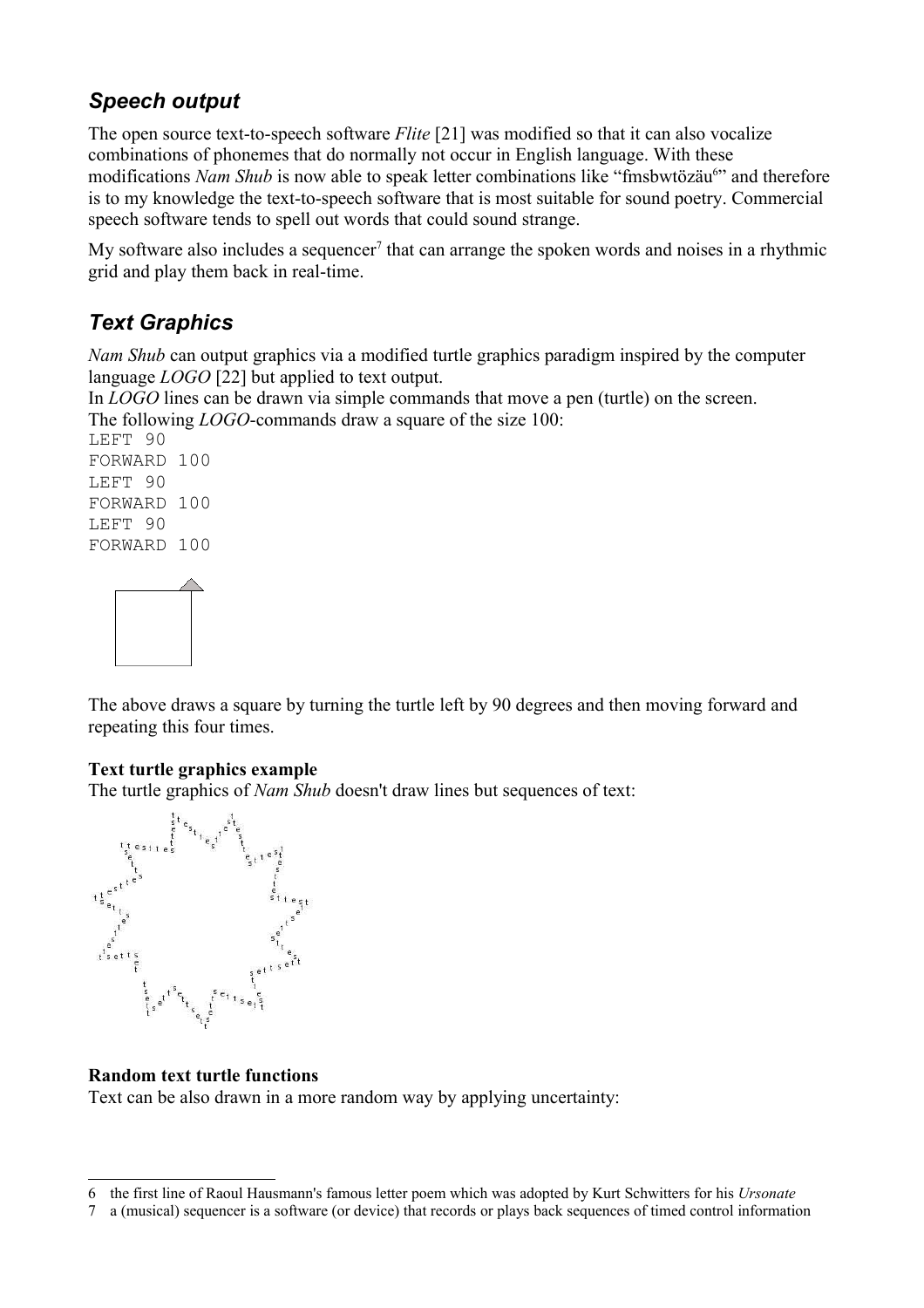

The control commands for the text turtle graphics are itself coded in a textual format and thus can be modified or generated with the text functions of *Nam Shub*.

The following image shows text turtle graphic which parameters have been generated by an Lsystem:



### **Performance**

One main goal of *Nam Shub* is to enable a performer to create and modify text and language related audiovisual electronic art in real time. To achieve the necessary flexibility and responsiveness usability aspects have to play a prominent role in the design of the program.

I am currently in the process of evaluating ways for the input and output of data and commands suitable for live performance so some of the following is at the moment still in an experimental development phase.

### *Input*

The user can control the parameters and functions of the executed scripts with a broad range of physical controllers and interfaces to control the program like a musical instruments:

- **Standard controllers** like mouse and keyboard. similar to a standard point-and-click interface known from conventional software
- **MIDI and OSC** are both protocols developed for the transfer of musical data. They are very flexible and can be used with a lot of commercially available controllers like electronic drum sets or musical keyboards.
- **Gestural controllers** enable the user to communicate with *Nam Shub* through movement of the body.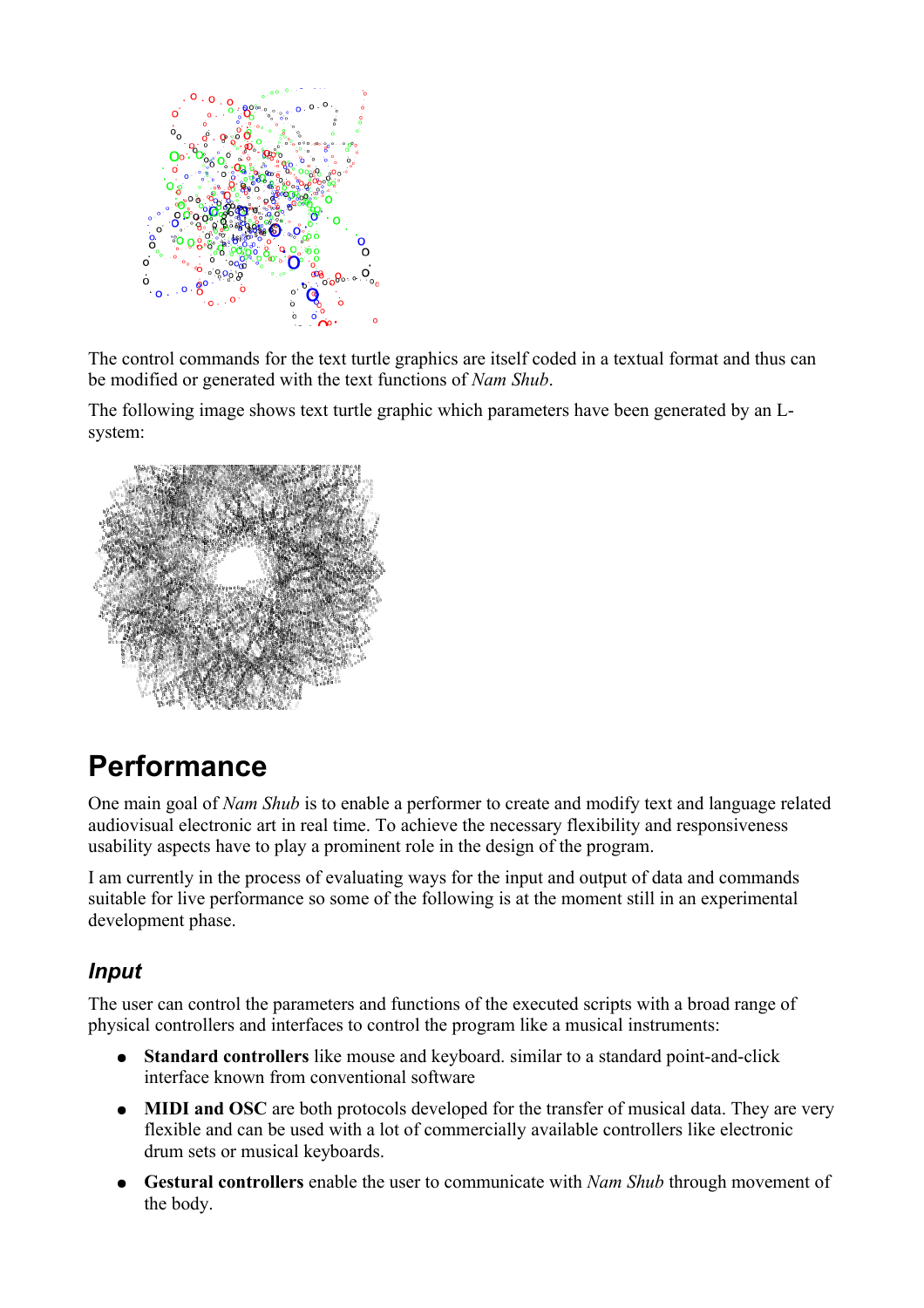- **Web cams** can be used as an input device for gestural control or in an installation context.
- **Speech input** can be used for issuing commands and entering text with a microphone
- **Custom physical interfaces** like for an example the open-source physical computing platform *Arduino* [23] can be tailored for the users needs and communicate with the program.

#### *Live Coding*

To be also able to control the meta level in real-time the program supports live coding through a module called *Playground*. This part of *Nam Shub* enhances the usability of applying quick changes to the program code as it works like a collection of post-it-notes that contain program snippets which can be changed, stored, recalled and executed easily and in real-time.

Thus the user can incorporate the process of programming and refining the logical structure into the live performance to create a permanent work-in-progress.

## **Possible Applications**

Because *Nam Shub* includes the programming language *Python* it could generate all texts or visual poems that could possibly be generated by a computer given enough processing power (or time) and memory. Although this can be easily proven with the given Turing-completeness<sup>[8](#page-9-0)</sup> of modern programming languages I'd rather describe *typical* case scenarios to illustrate the various possible applications of the project.

### *Poetry Generation*

In the following I'd like to demonstrate a simple example of text and visual poetry generation. The system is of course capable of creating much more complex texts and also visual patterns, but I chose a rather simple example to demonstrate the abilities more clearly.

The first step is to generate a basic sentence from the example grammar I described earlier in this paper:

some man took some table and some beautiful toy liked the ball

Then a randomization function is applied on every word:

sommsemeee man toook soooome tabbble and esmssommmmeme beauatbifeuul yytoy lllkkiikled tthe baall

After that each word is being looked up in *Nam Shub's* built-in spell checker dictionary and a randomly selected word out of a list of possible corrections is substituted:

sommelier's ma took toothsome dabble ans commemoration's beautifications toy's lllkkiikled the baa ll

The final step is then an automatic conversion of the generated "sentence" into commands for the turtle graphics module i described earlier. This is done with the help of Lindenmayer substitution systems:

```
#abcommfbff+b+b<---'abc mf uvoo++ff> uvoouv-b<abcomf ++rrf+r+rbf fklmabc -lommfmo+b+b<---fuvfoklm'abc +rffffffuvf.f-
lfuvfoklmabc uvoklmnopq'abc bbb++ff>++ff>ff++ff>bf++rr uv-b<f +rff bb#f+r-lomm.+r..+f++++++++r+f++++++++r<---'f+r-l m.
ffffdefoo+f+++++++f+++++++.>ffffdefooffffdef-f*f+r-lom. +f+++++++f+++++++b+b<---+b+b<---+f++++++++b+b<---+b++f++++++++b+b<---+r. .++ff>bmf+r-l -bomm.mo+f++++++++r+f++++++++r<---.ffffdef.o++ff>bm'f+r-l +f++++++++b+b<---......
ffffdef...-b.ffffdef.o++ff>bmf+r-l ffffdefo++ff>bmklmoggqrq'f+r-l 
[...]
```
These commands result in this image:

<span id="page-9-0"></span><sup>8</sup> for a discussion of Turing-completeness and the Church–Turing thesis see [24]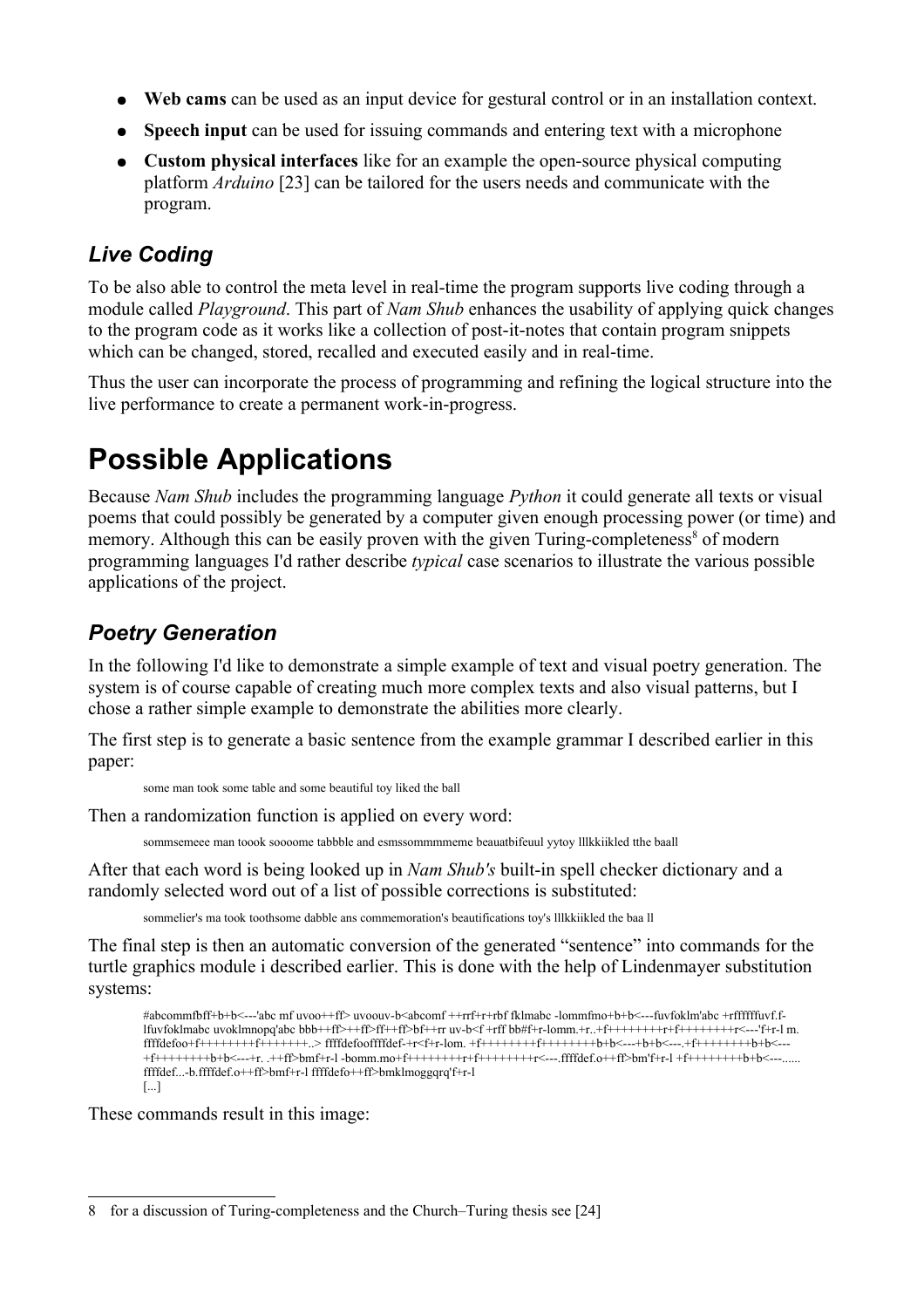

The elapsed time from the first step to the finished image would most likely be under a minute provided that the user knows what to do. But the overall goal in this case is not efficiency but rather a new kind of work flow like in electronic music or graphic design where aesthetic decisions are often taken on the basis of a trial-and-error approach. So to change the appearance or the actual text it would only be necessary to make a few adjustments and to reapply the operations. In my opinion this could free the poet from pen and paper<sup>[9](#page-10-0)</sup> and supply her with a digital tool like those already available for music and visual arts.

#### *Live Performance*

The real-time features of *Nam Shub* enable the user not only to create text based art more elegantly but also to use the program in a live performance context. Unlike other tools that could be used for electronic poetry shows my program is no sophisticated text playing or reading device but could be used as an instrument for literary improvisation.

A typical performance piece could be staged following a script like this:

Silence. On the projected screen visible both for the performer and the audience appear a couple of words or sentences. The performer starts to speak improvised sentences associated with those on screen into a microphone. These words are analysed by *Nam Shub's* speech recognition module and linguistic functions. The results are then displayed and grouped by context data extracted from the common-sense knowledge base *ConceptNet* to mirror the human association process and to guide the performance into possible new directions. So the show leads through an ever evolving associative textual space directed both by the human performer as well as the machine and thus creates real-time man-machine artwork.

Again my project here is aimed at freeing the electronic literature from traditional strictness and immobility or as Jean-Pierre Balpe puts it:

*"Generative literature tries to be on the side of the effusive superficiality of show. It wants to reconcile the literary activity with that of play and game: to separate literature from the sphere of reverential and deadly seriousness in which the whole classical tradition locks it. Not merely about a particular text, it questions itself infinitely about the aesthetic working of the human spirit."* [25]

### *Poetry Installation*

*Nam Shub* could also be used in an arts installation in a gallery running on a computer with an

<span id="page-10-0"></span><sup>9</sup> in my view contemporary text editing software is only an enhancement of the typewriter which itself is only a mechanized pen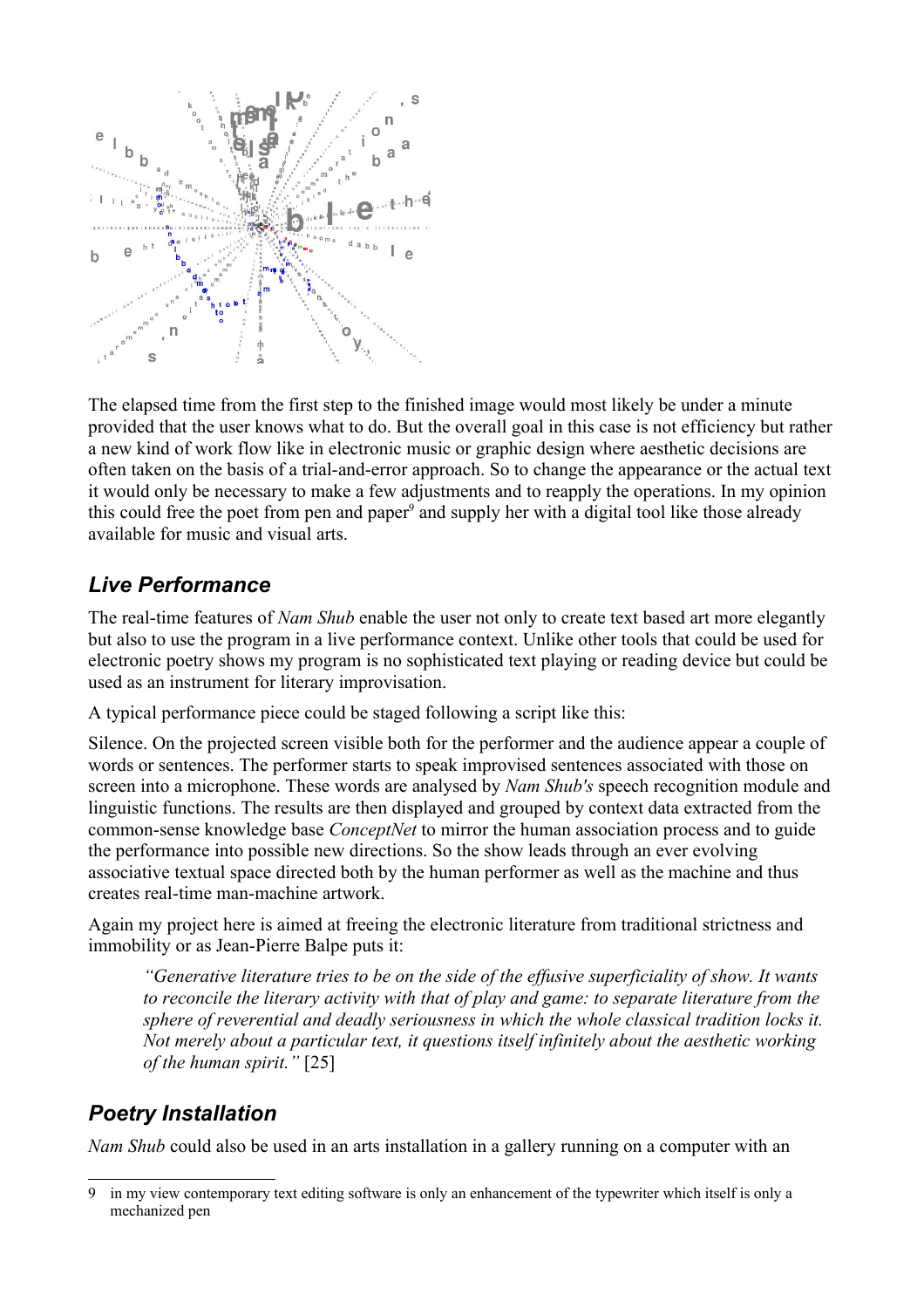attached video projector and displaying generated text, outputting speech and reacting to input from the visitors.

This could could be a very complex setting incorporating sophisticated algorithmic procedures but could also be as simple as the following<sup>[10](#page-11-0)</sup>: a simple sentence is spoken with the program's text to speech module and simultaneously recorded and processed by *Nam Shub's* speech recognition. The recognized words are then again spoken and likewise recorded. The resulting textual feedback loop becomes more and more flawed due to the inherent limitations of both the speech output and recognition. As the produced text aberrates increasingly from the initial preset sentence the computer system reveals its preprogrammed bias and resonances. The following is an excerpt of a first test run:

```
[...]
presume why my name is Levy and I have is a line wages and I said I'm 99 that is a lot of these and I
and my my name is Levy and I have is in line with Dan Eisen I
have is a lot of these and I have made money and I have is in line
My native land I had in mind the end
enemies and I am money and I have is
My mainland I am mime
enemies and I am money and I have is my mainland I
Enemies and I I and I had in mind mainland I I
enemies and I am money and I have is my name in Miami's N. Y. I. N. I. M. I. N. I. I.
enemies and I am and I have is my name Miami's N. Y. I. N. I. I. A's N. I. I. M. I. name Miami's N. Y. I. N. I. I.
enemies and I am in Miami's mime Miami's A. I. M. A. I. N. nineteen Miami's N. Y. I. N. I. I.
enemies and I am Miami's
Miami is a I N. A. I. N. nineteen Miami's NY I I
enemies and I am Miami's Miami is a I N. A. I. N. nineteen Miami's A. I. N. F. I. Miami's Miami is a I N. A. I. N. nineteen Miami's NY I
enemies and I Miami's Miami is a I N. A. I. S. Miami's A. I. time I am Miami is if I may I nineteen nineties and I
enemies and I Miami's Miami is that I may I ask my is a lifetime I my is assigned AI nineteen nineties and I
am a genuine Miami's Miami is that I may I ask my is a lifetime line reasons I I'm nineteen nineties and I
can examine Miami's Miami is that I may I ask my is alive timeline raises I'm nineteen nineties and I
can say in Miami's Miami is that I may I S. I. is alive timeline raises I'm nineteen nineties and I
should say bias Miami is that I may I S. I. is alive timeline raises I'm nineteen nineties and I
should say my is Miami is that I may I S. I. is alive timeline raises nineteen nineties and I
should say money is Miami is that I may I S. I. is alive timeline raises nineteen nineties and I
should say money is Miami is that I may I S. I. is alive timeline raises nineteen nineties and I
should say money is Miami is that I may I S. I. is alive timeline raises nineteen nineties and I
should say money is Miami is that I may I S. I. is alive timeline raises nineteen nineties and I
should say money is Miami is that I may I S. I. is alive timeline raises nineteen nineties and I
should say money is Miami is that I may I S. I. is alive timeline raises nine nineties and I
should say money is Miami is that I may I S. I. is alive timeline raises nine nineties and I
should say money is Miami is that I may I S. I. is alive timeline raises nine nineties and I
have to say is that any headway I as I have finally reunited and I
[...]
```
### **Technical Information**

The program is being developed with the programming language *Python* and is using the multiplatform graphical toolkit *wxPython* [26] [27] and the real-time graphics library *pyGame* [28].

I plan to release a first public downloadable alpha-version for the *Windows XP* in 2007 under an open-source licence. Versions for *Mac* and *Linux* should be available later in 2007 or at the beginning of 2008.

### **The Name**

According to Neal Stephenson's novel *Snow Crash*, the ancient Sumerian *Nam Shub* of Enki was a neurolinguistic hack aimed against the standardization and unification of society and human life through verbal rules and laws. Therefore the program *Nam Shub* can be seen as a computer linguistic hack targeted against a global unified culture and empire.

### **References**

<span id="page-11-0"></span><sup>10</sup> I conceived this installation under the title "selbstgespräch" (soliloquy)